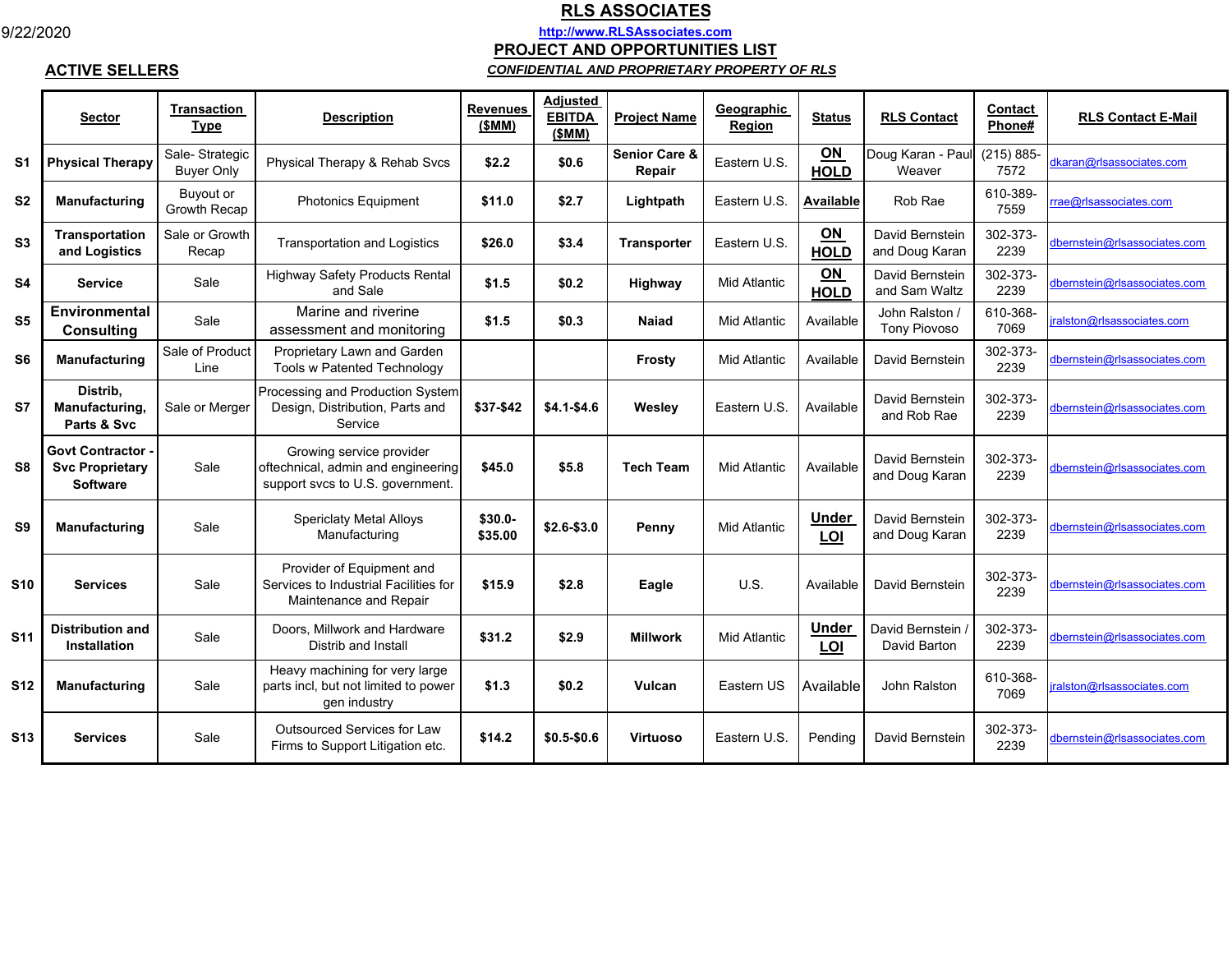## **RLS ASSOCIATES**

**http://www.RLSAssociates.com**

**PROJECT AND OPPORTUNITIES LIST**

**PENDING NEW SELLER CLIENTS**

#### *CONFIDENTIAL AND PROPRIETARY PROPERTY OF RLS*

|                | <b>Sector</b>                                         | <b>Transaction</b><br><b>Type</b>   | <b>Description</b>                                                                                                             | <b>Revenues</b><br>(SMM) | <b>Adjusted</b><br><b>EBITDA</b><br>(SMM) | <b>Project Name</b> | Geographic<br>Region | <b>Status</b>     | <b>RLS Contact</b>                     | Contact<br>Phone# | <b>RLS Contact E-Mail</b>     |
|----------------|-------------------------------------------------------|-------------------------------------|--------------------------------------------------------------------------------------------------------------------------------|--------------------------|-------------------------------------------|---------------------|----------------------|-------------------|----------------------------------------|-------------------|-------------------------------|
| P <sub>1</sub> | Manufacturing                                         | Sale-Strategic<br><b>Buyer Only</b> | Manufacturer of Chemical<br>Adhesives                                                                                          | \$4.4                    | \$0.7                                     | <b>Ultra Bond</b>   | <b>Mid Atlantic</b>  | ON<br><b>HOLD</b> | Doug Karan                             | 215-885-<br>7572  | dkaran@rlsassociates.com      |
| P <sub>2</sub> | Information<br><b>Technology</b>                      | Sale                                | IT Services, Managed Service<br>Provider and Cloud Computing                                                                   | \$0.8                    | \$0.2                                     | Serve IT            | <b>Mid Atlantic</b>  | Pending           | Rob Rae                                | 610-389-<br>7559  | rae@rlsassociates.com         |
| P <sub>3</sub> | <b>Manufacturing</b>                                  | Sale                                | Industrial and Commercial Textile<br><b>Product Manufacturer</b>                                                               | \$9.0                    | $$0.7 - $0.9$                             | <b>Singer</b>       | <b>Mid Atlantic</b>  | Pendina           | Rob Rae                                | 610-389-<br>7559  | rrae@rlsassociates.com        |
| P4             | <b>Industrial</b><br><b>Distribution &amp;</b><br>Mfg | Buyout                              | <b>Specialty Industrial Fasteners</b>                                                                                          | \$16.5                   | \$4.9                                     | <b>Bolt</b>         | Eastern U.S.         | Pending           | David Bernstein                        | 302-373-<br>2239  | dbernstein@rlsassociates.com  |
| P <sub>5</sub> | <b>Services</b>                                       | <b>Growth Capital</b>               | Outsourced Svcs Provider to Film,<br>Advertising, Social Media, and<br>Marketing - Visual Effects,<br>Direction, Editing, etc. | \$20-\$22                | \$1.0                                     | <b>Studio</b>       | <b>Mid Atlantic</b>  | Pending           | David Bernstein                        | 302-373-<br>2239  | dbernstein@rlsassociates.com  |
| P <sub>6</sub> | <b>Manufacturing</b>                                  | Sale                                | <b>Precision Contract Machining</b>                                                                                            | \$2.50                   | \$0.50                                    | Precision           | <b>Mid Atlantic</b>  | Pending           | <b>Barry Ketner</b>                    | 610-505-<br>2963  | dbernstein@rlsassociates.com  |
| P7             | <b>Distribution</b>                                   | Sale                                | Safety and MRO Products<br><b>Distribution</b>                                                                                 | $$4.8 - $5.0$            | \$0.5                                     | <b>Mask</b>         | Mid Atlantic         | Pending           | David Bernstein                        | 302-373-<br>2239  | dbernstein@rlsassociates.com  |
| P8             | <b>Manufacturing</b>                                  | Sale                                | <b>Specialty Chemical Manufacturing</b>                                                                                        | \$10.0                   | \$1.0                                     | <b>Fluid</b>        | Mid Atlantic         | Pendina           | David Bernstein<br>and Doug Karan      | 302-373-<br>2239  | dbernstein@rlsassociates.com  |
| P <sub>9</sub> | <b>Distribution and</b><br>Manufacturing              | Sale                                | <b>Structural Metal Roof and Other</b><br><b>Related Components</b>                                                            | $$1.7 - $2.0$            | $$0.2 - $0.3$                             | <b>Sailor</b>       | <b>Mid Atlantic</b>  | Pending           | David Bernstein                        | 302-373-<br>2239  | dbernstein@rlsassociates.com  |
| <b>P10</b>     | Manufacturing                                         | Sale                                | Specialty Lubricants for Extreme<br>Conditions Military and<br>Commercial                                                      | \$1.50                   | \$0.30                                    | Lube                | Mid Atlantic         | Pending           | Adam<br>Wishkovsky and<br>John Ralston | 215-882-<br>4312  | awishkovsky@rlsassociates.com |

9/22/2020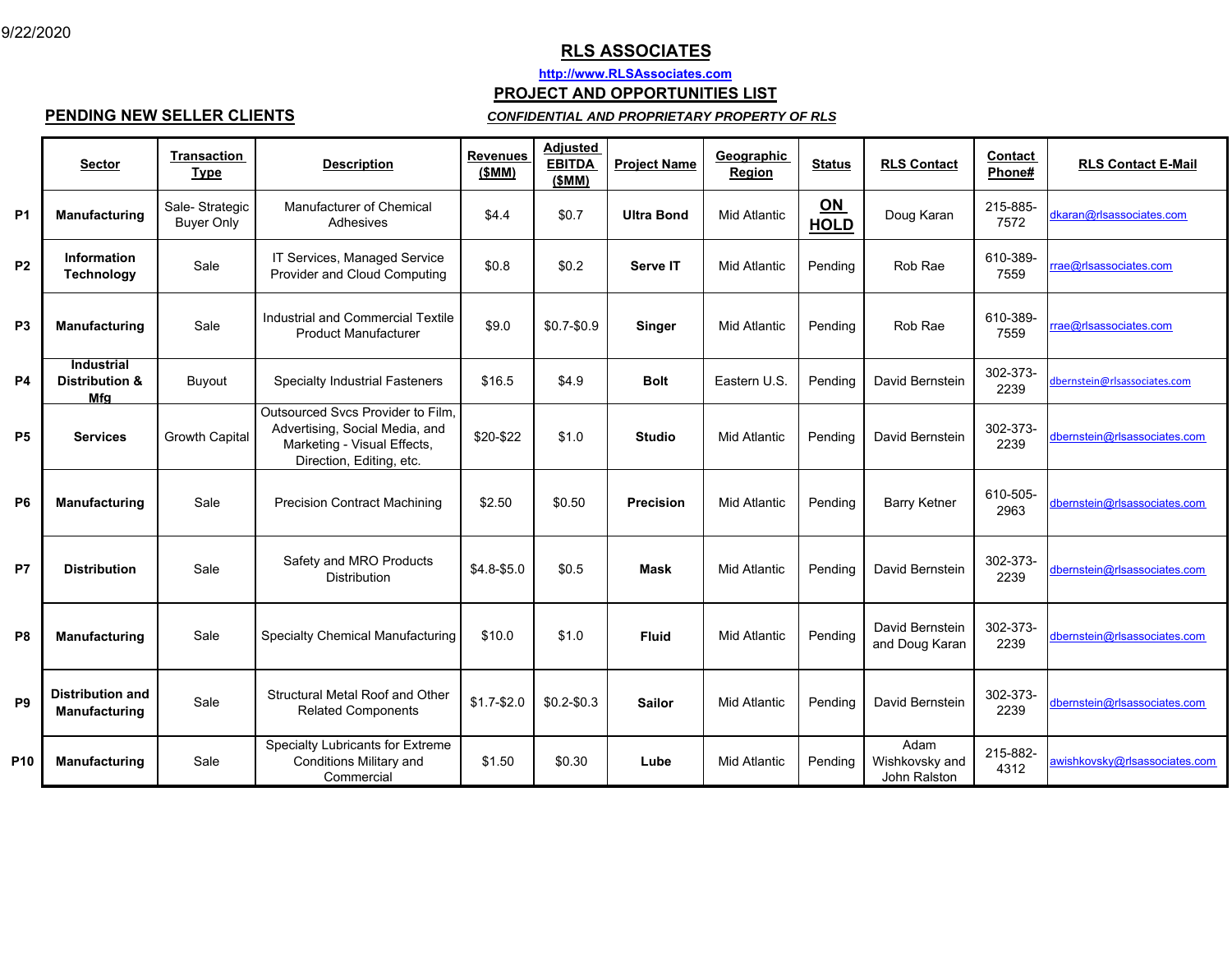**ACTIVE BUYERS**

# **RLS ASSOCIATES http://www.RLSAssociates.com**

### **PROJECT AND OPPORTUNITIES LIST**

### *CONFIDENTIAL AND PROPRIETARY PROPERTY OF RLS*

|            | <b>Sector</b>                                                                                                                               | <b>Transaction</b><br><b>Type</b>    | <b>Description</b>                                               | Revenue<br>Range<br>(SMM) | <b>Adjusted</b><br><b>EBITDA</b><br>(SMM) | <b>Project</b><br>Name | Geographic<br><b>Region</b>     | <b>Status</b> | <b>RLS Contact</b>  | <b>Contact</b><br>Phone# | <b>RLS Contact E-Mail</b>    |
|------------|---------------------------------------------------------------------------------------------------------------------------------------------|--------------------------------------|------------------------------------------------------------------|---------------------------|-------------------------------------------|------------------------|---------------------------------|---------------|---------------------|--------------------------|------------------------------|
| <b>B1</b>  | <b>Service</b>                                                                                                                              | <b>Buyout</b>                        | <b>HVAC Bldg Controls and</b><br><b>Refrigeration Businesses</b> | $$1.0 - $4.0$             | Any                                       | <b>Cool Cat</b>        | Mid-Atlantic                    | Active        | David Bernstein     | 302-373-<br>2239         | dbernstein@rlsassociates.com |
| <b>B2</b>  | <b>Chemicals</b><br><b>Distribution</b>                                                                                                     | <b>Buyout</b>                        | Corporate Buyer                                                  | $$1.0 - $20.0$            | Any                                       | <b>REC Chem</b>        | Entire U.S.                     | Active        | David Bernstein     | 302-373-<br>2239         | dbernstein@rlsassociates.com |
| <b>B3</b>  | <b>Hardware</b><br><b>Distribution</b>                                                                                                      | Buyout                               | International Corporate Buyer                                    | $$2.0 - $20.0$            | Any                                       | <b>Hardware</b>        | Entire U.S.                     | Active        | David Bernstein     | 302-373-<br>2239         | dbernstein@rlsassociates.com |
| <b>B4</b>  | <b>Tools. Industrial</b><br>Hardware, Safety<br><b>Equip and MRO</b>                                                                        | <b>Buyout</b>                        | International Corporate Buyer                                    | $$2.0 - $20.0$            | Any                                       | <b>Traveler</b>        | Entire U.S.                     | Active        | David Bernstein     | 302-373-<br>2239         | dbernstein@rlsassociates.com |
| <b>B5</b>  | <b>Substance Abuse</b><br>and Addicition<br><b>Clinics and</b><br><b>Rehab Facilities</b>                                                   | Buyout                               | Corporate Buyer                                                  | $$2.0 - $50.0$            | Any                                       | Rehab                  | Eastern U.S.                    | Active        | David Bernstein     | 302-373-<br>2239         | dbernstein@rlsassociates.com |
| <b>B6</b>  | <b>Pet and Vet Care</b><br>and Services.<br>Food and<br>Beverage Mfg,<br><b>Specialty Distrib,</b><br><b>B2C and B2B</b><br><b>Services</b> | Buyout                               | Private Investor                                                 | \$1.0-\$20.0              | $$0.4-S2.0$                               | <b>Bear</b>            | Mid-Atlantic<br>and Chicago     | Active        | David Bernstein     | 302-373-<br>2239         | dbernstein@rlsassociates.com |
| <b>B7</b>  | <b>Textiles</b>                                                                                                                             | Buyout                               | Manufacturers & Distributors of<br>Linens and Uniforms           | $$1.0 - 10.0$             | Any                                       | Weaver                 | <b>USA</b>                      | Active        | Rob Rae             | 610-389-<br>7559         | rae@rlsassociates.com        |
| <b>B8</b>  | <b>Food and</b><br><b>Beverage</b>                                                                                                          | <b>Buyout or</b><br>Capital Infusion | Food, Beverage, Snack Food and<br>Sauces                         | \$2.0-\$50.0              | Any                                       | <b>Juice Box</b>       | Eastern U.S.                    | Active        | David Bernstein     | 302-373-<br>2239         | dbernstein@rlsassociates.com |
| <b>B9</b>  | Manufacturing                                                                                                                               | Buyout                               | <b>Entrepreneurial Buyer</b>                                     | $$1.0 - $20.0$            | > \$0.3                                   | Legacy                 | Mid-Atlantic,<br>Southeast & TX | Active        | Doug Karan          | 215-885-<br>7572         | dkaran@rlsassociates.com     |
| <b>B10</b> | <b>Service</b>                                                                                                                              | <b>Buyout</b>                        | Plumbing and HVAC                                                | $$1.0 - $4.0$             | Any                                       | County                 | South New<br>Jersey             | Active        | <b>Barry Ketner</b> | 610-505-<br>2963         | bketner@rlsassociates.com    |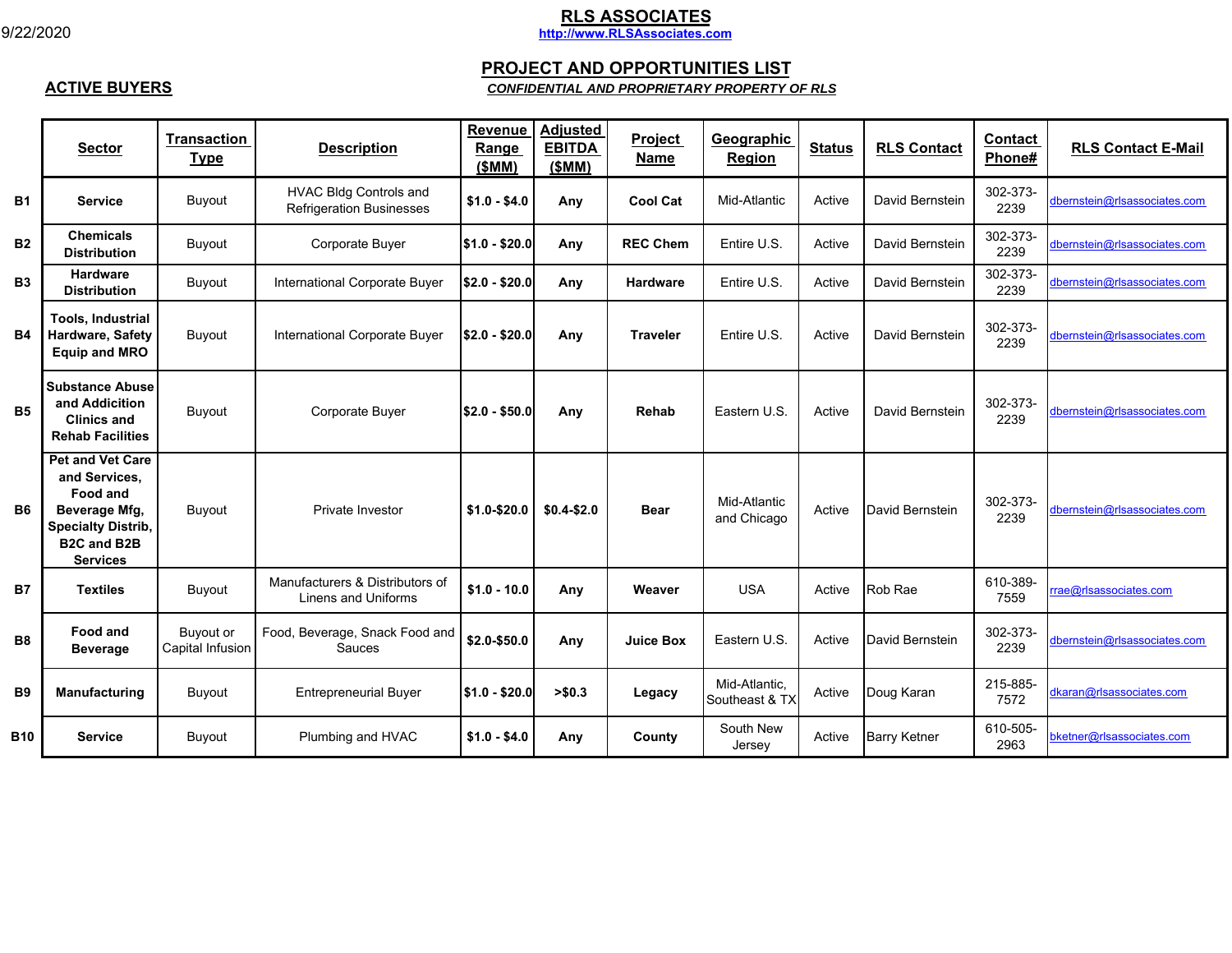9/22/2020

# **RLS ASSOCIATES http://www.RLSAssociates.com**

*CONFIDENTIAL AND PROPRIETARY PROPERTY OF RLS*

#### **PROJECT AND OPPORTUNITIES LIST**

#### **PROSPECTIVE SELLERS**

|                 | <b>Sector</b>                      | <b>Transaction</b><br>Type          | <b>Description</b>                                                                                                           | <b>Revenues</b><br>(\$MM) | Adjusted<br><b>EBITDA</b><br>(MM) | <b>Project Name</b>  | Geographic<br>Region | <b>Status</b> | <b>RLS Contact</b>             | Contact<br>Phone# | <b>RLS Contact E-Mail</b>            |
|-----------------|------------------------------------|-------------------------------------|------------------------------------------------------------------------------------------------------------------------------|---------------------------|-----------------------------------|----------------------|----------------------|---------------|--------------------------------|-------------------|--------------------------------------|
| PS <sub>1</sub> | Manufacturing                      | Sale or Growth<br>Capital           | <b>High Tech Proprietary Shooting</b><br>and Target Systems for Special<br>Forces SWAT and Consumer                          |                           |                                   | <b>Crosshairs</b>    | International        |               | Rob Rae                        | 610-389-<br>7559  | rae@rlsassociates.com                |
| PS <sub>2</sub> | <b>Fabrication</b>                 | Sale: RLS<br><b>Client is Buyer</b> | <b>Fabrication and Specialty</b><br>Packaging                                                                                | $$4 - $5$                 | $$0.7 - $1.0$                     | <b>Soft and Safe</b> | <b>Mid Atlantic</b>  |               | Doug Karan                     | 215-885-<br>7572  | dkaran@rlsassociates.com             |
| PS <sub>3</sub> | <b>Manufacturing</b>               | Sale                                | <b>Injection Molder</b>                                                                                                      | \$7.0                     | \$1.0                             | Inject It            | Eastern U.S.         |               | David Bernstein                | 302-373-<br>2239  | dbernstein@rlsassociates.com         |
| PS4             | <b>Services</b>                    | Sale                                | Well-established private<br>investigations firm for insurance<br>companies, lawyers, TPAs,<br>corporations, and individuals. | \$4MM-<br>\$5MM           | \$0.5MM-<br>\$0.8MM               | <b>Sherlock</b>      | Eastern U.S.         |               | David Bernstein                | 302-373-<br>2239  | dbernstein@rlsassociates.com         |
| PS5             | <b>Manufacturing</b>               | Sale                                | Home Décor and Giftware<br>Products                                                                                          | \$30.0                    | \$7.5                             | <b>Décor</b>         | Eastern U.S.         |               | David Bernstein                | 302-373-<br>2239  | dbernstein@rlsassociates.com         |
| PS6             | <b>Services</b>                    | Sale                                | Third Party Logistics and Specialty<br>Moving for High End and Fragile<br>Goods and Equipment                                | \$5.0                     | \$1.0                             | <b>Mastiff</b>       | Eastern U.S.         |               | David Bernstein                | 302-373-<br>2239  | dbernstein@rlsassociates.com         |
| PS7             | <b>Services</b>                    | Buyout                              | Landscaping and Lawn<br><b>Maintenance Business</b>                                                                          | \$3.0                     | \$0.3                             | <b>Rolling Green</b> | Eastern U.S.         |               | David Bernstein                | 302-373-<br>2239  | dbernstein@rlsassociates.com         |
| PS8             | <b>Service</b>                     | Sale                                | Solar Installation - Residential &<br>small Commercial                                                                       | \$3.0                     |                                   | <b>Sunshine</b>      | Eastern U.S.         |               | Adam<br>Wishkovsky             | 215-882-<br>4312  | awishkovsky@rlsassociates.com        |
| PS9             | Manufacturing                      | Sale                                | Manufacturer of engineered stone<br>counters, tubs, shower enclosures<br>etc.                                                | \$3.0                     | \$0.4                             | Counter              | Eastern U.S.         |               | Adam<br>Wishkovsky             | 215-882-<br>4312  | wishkovsky@rlsassociates.com         |
| <b>PS10</b>     | <b>Medical Service</b>             | Strategic<br>Buyout                 | Lab EMR/EHR Software                                                                                                         | \$5.0                     | \$1.0                             | Lab-Rec              | Eastern U.S.         |               | <b>Barry Ketner</b>            | 610-505-<br>2963  | oketner@rlsassociates.com            |
| <b>PS11</b>     | <b>Service</b>                     | Sale                                | Business consulting services                                                                                                 | \$25.0                    | \$5.0                             | Lion                 | Mid Atlantic         |               | David Bernstein                | 302-373-<br>2239  | dbernstein@rlsassociates.com         |
| <b>PS12</b>     | Contractor/<br><b>Construction</b> | Sale                                | Commercial, Industrial and<br>Institutional Roofing Co                                                                       | \$12.0                    | \$1.0                             | Rooftop              | <b>Mid Atlantic</b>  |               | David Bernstein                | 302-373-<br>2239  | dbernstein@rlsassociates.com         |
| <b>PS13</b>     | <b>Consulting</b>                  | Sale                                | <b>Nche Financial Consulting</b><br>Boutique Serving Non-Profit,<br>Government and Financial Clients                         | \$6.0                     | \$2.0                             | Sage                 | Eastern U.S.         |               | David Bernstein                | 302-373-<br>2239  | dbern <u>stein@rlsassociates.com</u> |
| <b>PS14</b>     | <b>Software</b>                    | Sale or Merger                      | Al malware software research<br>platform. Complete malware<br>remediation and new research.                                  |                           |                                   | Guardware            | International        |               | Rob Rae and<br>David Bernstein | 610-389-<br>7559  | ae@rlsassociates.com                 |
| <b>PS15</b>     | Service and<br><b>Distribution</b> | Seller                              | Repair and Leasing of Medical<br>Equipment (non insurance<br>reimbursed)                                                     | \$11.0                    | \$1.3                             | QG Cos               | <b>Mid Atlantic</b>  |               | David Bernstein                | 302-373-<br>2239  | dbernstein@rlsassociates.com         |
| <b>PS16</b>     | <b>Software</b>                    | <b>Exit for Private</b><br>Equity   | <b>Worker Safety Application</b>                                                                                             | \$2.0                     | \$0.2\$                           | <b>Sentry</b>        | UK & Eastern<br>U.S. |               | Rob Rae                        | 610-389-<br>7559  | rae@rlsassociates.com                |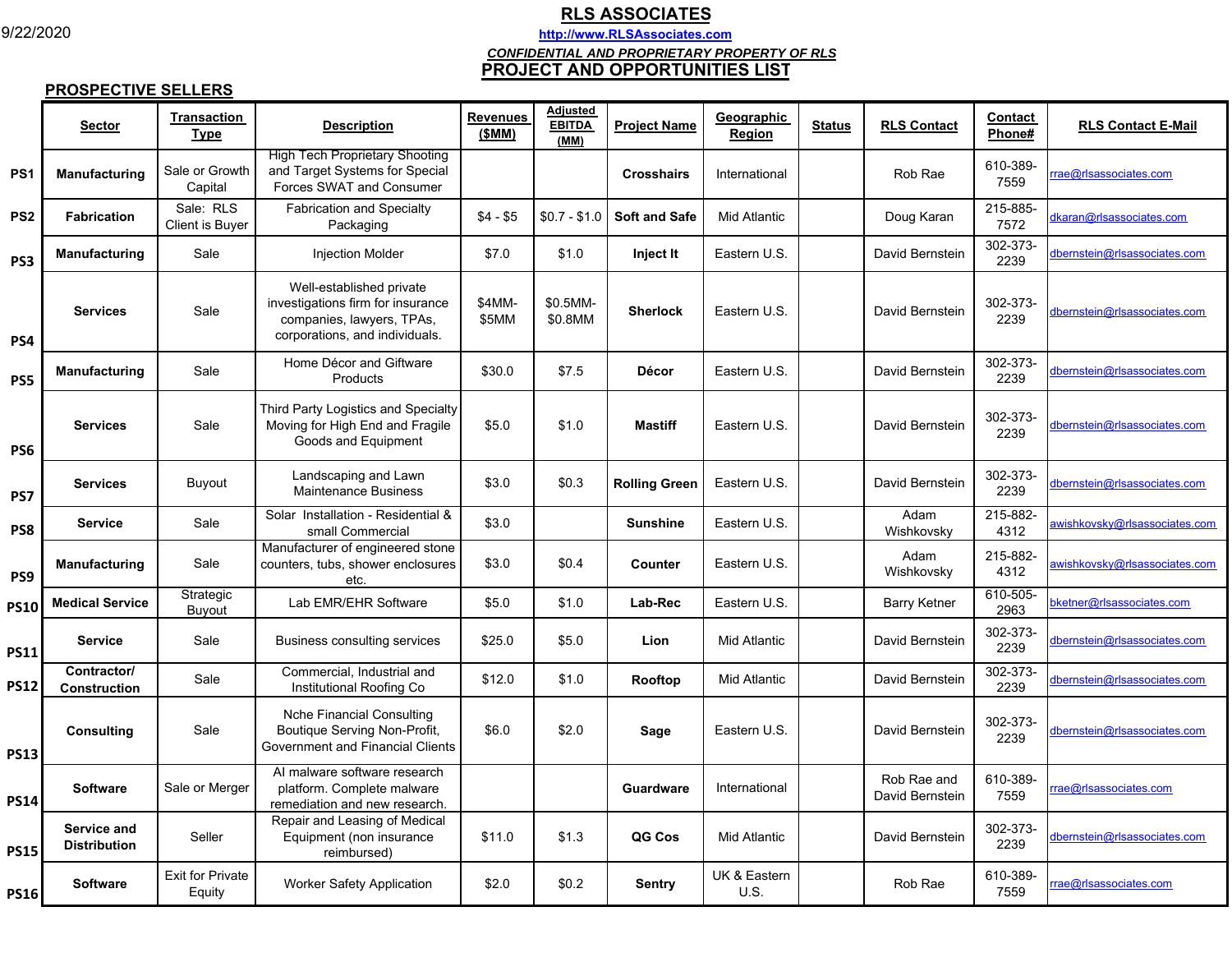9/22/2020

## **RLS ASSOCIATES**

**http://www.RLSAssociates.com**

*CONFIDENTIAL AND PROPRIETARY PROPERTY OF RLS*

#### **PROJECT AND OPPORTUNITIES LIST**

## **PROSPECTIVE SELLERS (contd)**

|             | <b>Sector</b>                                                    | <b>Transaction</b><br>Type | <b>Description</b>                                                                                         | <b>Revenues</b><br>(SMM) | <b>Adjusted</b><br><b>EBITDA</b><br>(\$MM) | <b>Project</b><br>Name | Geographic<br>Region | <b>Status</b> | <b>RLS Contact</b>                | <b>Contact</b><br>Phone# | <b>RLS Contact E-Mail</b>           |
|-------------|------------------------------------------------------------------|----------------------------|------------------------------------------------------------------------------------------------------------|--------------------------|--------------------------------------------|------------------------|----------------------|---------------|-----------------------------------|--------------------------|-------------------------------------|
| PS17        | <b>Patented Medical</b><br><b>Product</b><br><b>Manufacturer</b> | Sale or Minority<br>Equity | Patented spinal product portfolio<br>centering around fusion and<br>minimally invasive surgeries. > 200    | \$46.0                   | \$4.8                                      | Spine                  | Mid Atlantic         |               | Rob Rae                           | 610-389-<br>7559         | ae@rlsassociates.com                |
| <b>PS18</b> | Logistics                                                        | Sale                       | M2M/IoT specialists for asset<br>management                                                                | \$23.0                   | \$3.1                                      | M2M                    | Eastern US           |               | Rob Rae                           | 610-389-<br>7559         | ae@rlsassociates.com                |
| PS19        | <b>Manufacturing</b>                                             | Sale                       | Wireless equipment for M2M/loT<br>applications                                                             | \$8.0                    | \$1.2                                      | <b>Modem</b>           | Midwest US           |               | Rob Rae                           | 610-389-<br>7559         | ae@rlsassociates.com                |
| <b>PS20</b> | Manufacturing                                                    | Sale                       | Manufacturer of Building Product<br>Chemicals                                                              | \$6.5                    | \$1.2                                      | <b>Ultra Durable</b>   | Mid Atlantic         |               | Doug Karan                        | 215-885-<br>7572         | <b>Ikaran@rlsassociates.com</b>     |
| PS21        | Service /<br>Contracting                                         | Sale                       | HVAC and Plumbing Service and<br>Replacement                                                               | \$6.4                    | \$0.6                                      | <b>Drain It</b>        | Mid Atlantic         |               | David Bernstein                   | 302-373-<br>2239         | dbernstein@rlsassociates.com        |
| PS22        | <b>Fitness Services</b>                                          | Sale                       | Orange Theory Chain Operator 4-6<br>stores                                                                 | \$7.2                    | \$1.6                                      | <b>Navel</b>           | <b>United States</b> |               | David Bernstein                   | 302-373-<br>2239         | dbernstein@rlsassociates.com        |
| PS23        | Manufacturing                                                    | Sale                       | <b>Custom Machining and Machinery</b><br>Mfg w Proprietary Sensor Equip<br>Line                            | \$5.2                    | \$0.7                                      | <b>Machine Man</b>     | <b>Mid Atlantic</b>  |               | David Bernstein                   | 302-992-<br>0400         | dbernstein@rlsassociates.com        |
| <b>PS24</b> | <b>Manufacturing &amp;</b><br><b>Service</b>                     | Sale                       | Paper mfg, recycling and<br>brokerage business                                                             | \$18.4                   | \$1.8                                      | <b>Green Paper</b>     | <b>Mid Atlantic</b>  |               | Doug Karan                        | 215-885-<br>7572         | <b>Ikaran@rlsassociates.com</b>     |
| PS25        | Manufacturer                                                     | Sale                       | Temperature Resistant Industrial<br>Fiber and Fabric Manufacturing<br>and Distributor                      | \$6.0                    | \$1.0                                      | Sandy                  | <b>Mid Atlantic</b>  |               | David Bernstein                   | 302-373-<br>2239         | dbernstein@rlsassociates.com        |
| <b>PS26</b> | <b>Manufacturing</b><br>and Distribution                         | Sale                       | <b>Temperature Resistant Industrial</b><br>Fiber and Fabric Manufacturing<br>and Distributor               | \$30.0                   | \$1.5                                      | Fabric                 | Mid Atlantic         |               | David Bernstein                   | 302-373-<br>2239         | <u>dbernstein@rlsassociates.com</u> |
| PS27        | <b>Service</b>                                                   | Sale/Recap                 | Design/Engineering and Project<br>Management for Water Flow                                                | \$35-\$50                | $$3-$6$                                    | Stormy                 | Mid Atlantic         |               | David Bernstein                   | 302-373-<br>2239         | <b>Ibernstein@rlsassociates.com</b> |
| PS28        | <b>Manufacturing</b>                                             | Sale                       | Connector and Tubing Component<br>Manufactiurer                                                            | \$6.0                    | \$0.5                                      | <b>Tubular</b>         | Mid Atlantic         |               | David Bernstein                   | 302-373-<br>2239         | <b>Ibernstein@rlsassociates.com</b> |
| PS29        | Manufacturing                                                    | Sale/Buy                   | <b>Highly Automated Production Run</b><br><b>Machining Business</b>                                        | \$2.5                    | \$0.5                                      | <b>Maker</b>           | Mid Atlantic         |               | David Bernstein                   | 302-373-<br>2239         | dbernstein@rlsassociates.com        |
| <b>PS30</b> | Service /<br>Contracting                                         | Sale                       | Underground Infrastructure and<br><b>Utilies Contractor</b>                                                | \$80.0                   | \$9.0                                      | <b>Earthworks</b>      | <b>Mid Atlantic</b>  |               | David Bernstein                   | 302-373-<br>2239         | lbernstein@rlsassociates.com        |
| <b>PS31</b> | <b>Distribution</b>                                              | Sale                       | Aircraft parts and systems.<br>Stocking distributor partners with<br>OEMs.                                 | \$16.0                   | \$5.0                                      | <b>Plane Parts</b>     | Mid Atlantic         |               | David Bernstein                   | 302-373-<br>2239         | <u>lbernstein@rlsassociates.com</u> |
|             | PS32 Service and MSP                                             | Sale or Majority<br>Equity | Managed IT Svcs and<br>Communications SMB. VoIP and<br>Unfied Comm, cloud backup,<br>data/network security | \$7.3-\$7.4              | $$0.6 - $0.8$                              | <b>Unified</b>         | <b>Mid Atlantic</b>  |               | David Bernstein<br>and Doug Karan | 302-373-<br>2239         | lbernstein@rlsassociates.com        |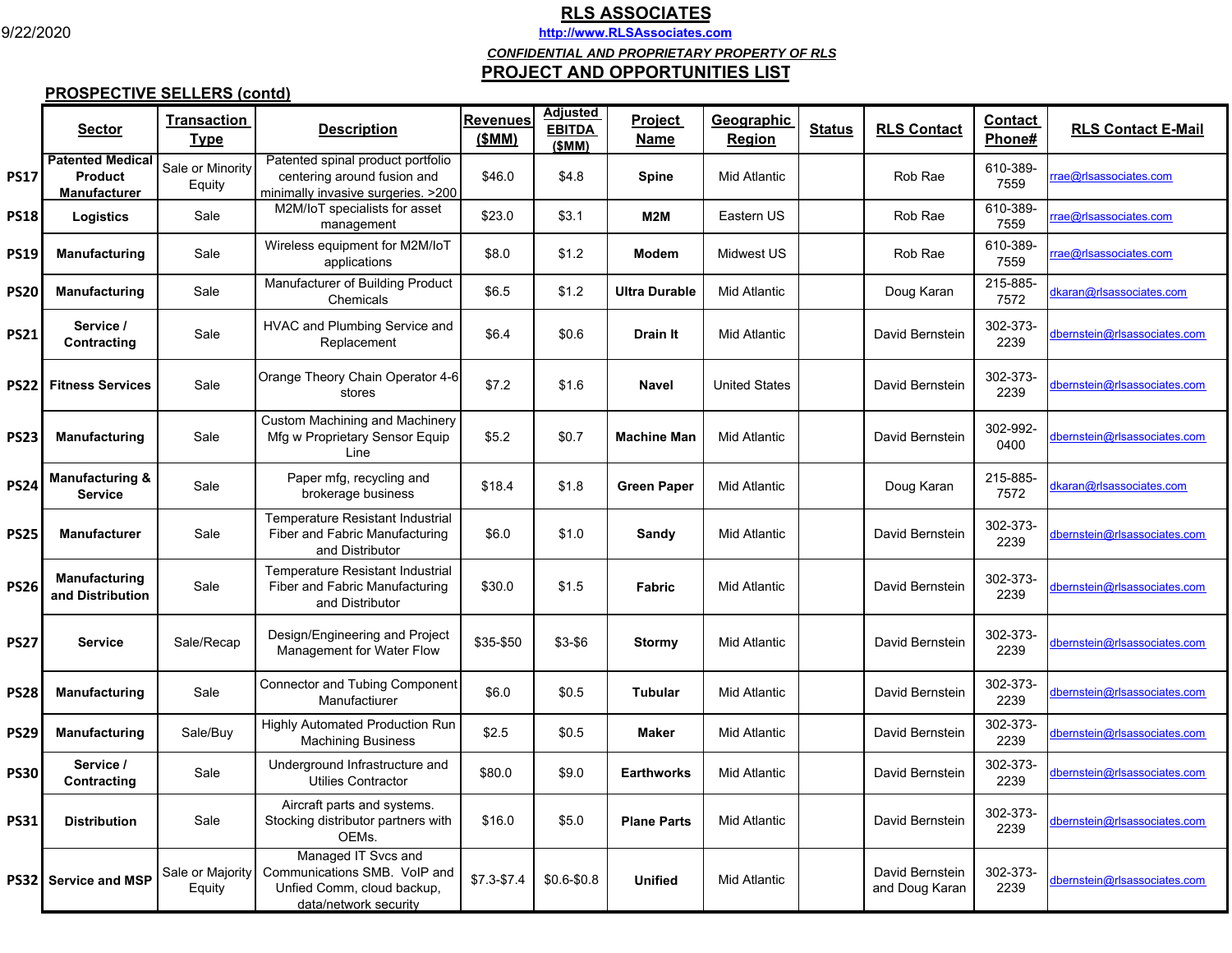9/22/2020

## **RLS ASSOCIATES http://www.RLSAssociates.com** *CONFIDENTIAL AND PROPRIETARY PROPERTY OF RLS* **PROJECT AND OPPORTUNITIES LIST**

## **PROSPECTIVE SELLERS (contd)**

|             | <b>Sector</b>                                                     | <b>Transaction</b><br><b>Type</b>   | <b>Description</b>                                                                                                                                                                                     | <b>Revenues</b><br>(SMM) | <b>Adjusted</b><br><b>EBITDA</b><br>(SMM) | <b>Project Name</b> | Geographic<br>Region | <b>Status</b> | <b>RLS Contact</b> | Contact<br>Phone# | <b>RLS Contact E-Mail</b>    |
|-------------|-------------------------------------------------------------------|-------------------------------------|--------------------------------------------------------------------------------------------------------------------------------------------------------------------------------------------------------|--------------------------|-------------------------------------------|---------------------|----------------------|---------------|--------------------|-------------------|------------------------------|
| <b>PS33</b> | Contractor /<br><b>Construction</b>                               | Sale                                | Commercial and Industrial Roofing<br>Contractor                                                                                                                                                        | \$6.0                    | \$1.2                                     | <b>Top Hat</b>      | <b>Mid Atlantic</b>  |               | David Bernstein    | 302-373-<br>2239  | dbernstein@rlsassociates.com |
| <b>PS34</b> | Manufacturing /<br>Distribution /<br><b>Retail</b>                | Sale / Merger                       | Vertically integrated confectionery<br>company with established<br>landmark brands                                                                                                                     | \$6.1                    | $$0.3 - $1.0$                             | <b>Sweet Tooth</b>  | <b>Mid Atlantic</b>  |               | David Bernstein    | 302-373-<br>2239  | dbernstein@rlsassociates.com |
| <b>PS35</b> | Services -<br><b>Entertainment</b>                                | Sale                                | 5 Stumpy's Hatchet houses                                                                                                                                                                              | \$4.0                    | \$0.5                                     | Chop                | <b>United States</b> |               | David Bernstein    | 302-373-<br>2239  | dbernstein@rlsassociates.com |
| <b>PS36</b> | <b>Distribution and</b><br><b>Installation</b>                    | Sale                                | <b>Building Products Distribution and</b><br>Installation                                                                                                                                              | \$68.0                   | \$5.9                                     | <b>Broadway</b>     | <b>Mid Atlantic</b>  |               | David Bernstein    | 302-373-<br>2239  | dbernstein@rlsassociates.com |
| <b>PS37</b> | <b>Industrial</b><br><b>Contracting and</b><br><b>Fabrication</b> | Sale                                | Industrial Mechanical Contractor<br>forming/welding stainless and<br>carbon steel, and aluminum for<br>water treatment / industry. Turnkey<br>install, design, fabrication,<br>installation & testing. | \$17.5                   | \$1.0                                     | Aqua Fab            | <b>Mid Atlantic</b>  |               | David Bernstein    | 302-373-<br>2239  | dbernstein@rlsassociates.com |
| <b>PS38</b> | <b>Building Products</b><br>Sale and<br><b>Installation</b>       | Sale                                | Flooring and related products sales<br>and installation.                                                                                                                                               | \$17.0                   | \$0.8                                     | <b>Jester</b>       | East Coast           |               | Rob Rae            | 610-389-<br>7559  | rrae@rlsassociates.com       |
| <b>PS39</b> | <b>Services</b>                                                   | Management<br><b>Buyout or Sale</b> | Office environments manufacturing<br>and installation                                                                                                                                                  | \$66.0                   | \$4.3                                     | <b>Office Space</b> | East Coast           |               | David Bernstein    | 302-373-<br>2239  | dbernstein@rlsassociates.com |
| <b>PS40</b> | <b>Manufacturing</b>                                              | Sale                                | Manufacturer of Vinyl Pool Liners<br>and Sheet                                                                                                                                                         | $$3-$4$                  | $$0.3 - $0.5$                             | Liner               | East Coast           |               | David Barton       | 215-262-<br>7070  | dbartion@rlsassociates.com   |
| <b>PS41</b> | <b>Services</b>                                                   | Sale                                | Commercial and Industrial Roofing<br>Contractor                                                                                                                                                        | \$26.0                   | \$3.0                                     | <b>Roof Ranger</b>  | <b>Mid Atlantic</b>  |               | David Bernstein    | 302-373-<br>2239  | dbernstein@rlsassociates.com |
| <b>PS42</b> | <b>Services</b>                                                   | Sale                                | Excavation, Sweeping and Other<br>Site Work                                                                                                                                                            | \$6.0                    | \$0.4                                     | <b>Situs</b>        | <b>Mid Atlantic</b>  |               | David Bernstein    | 302-373-<br>2239  | dbernstein@rlsassociates.com |